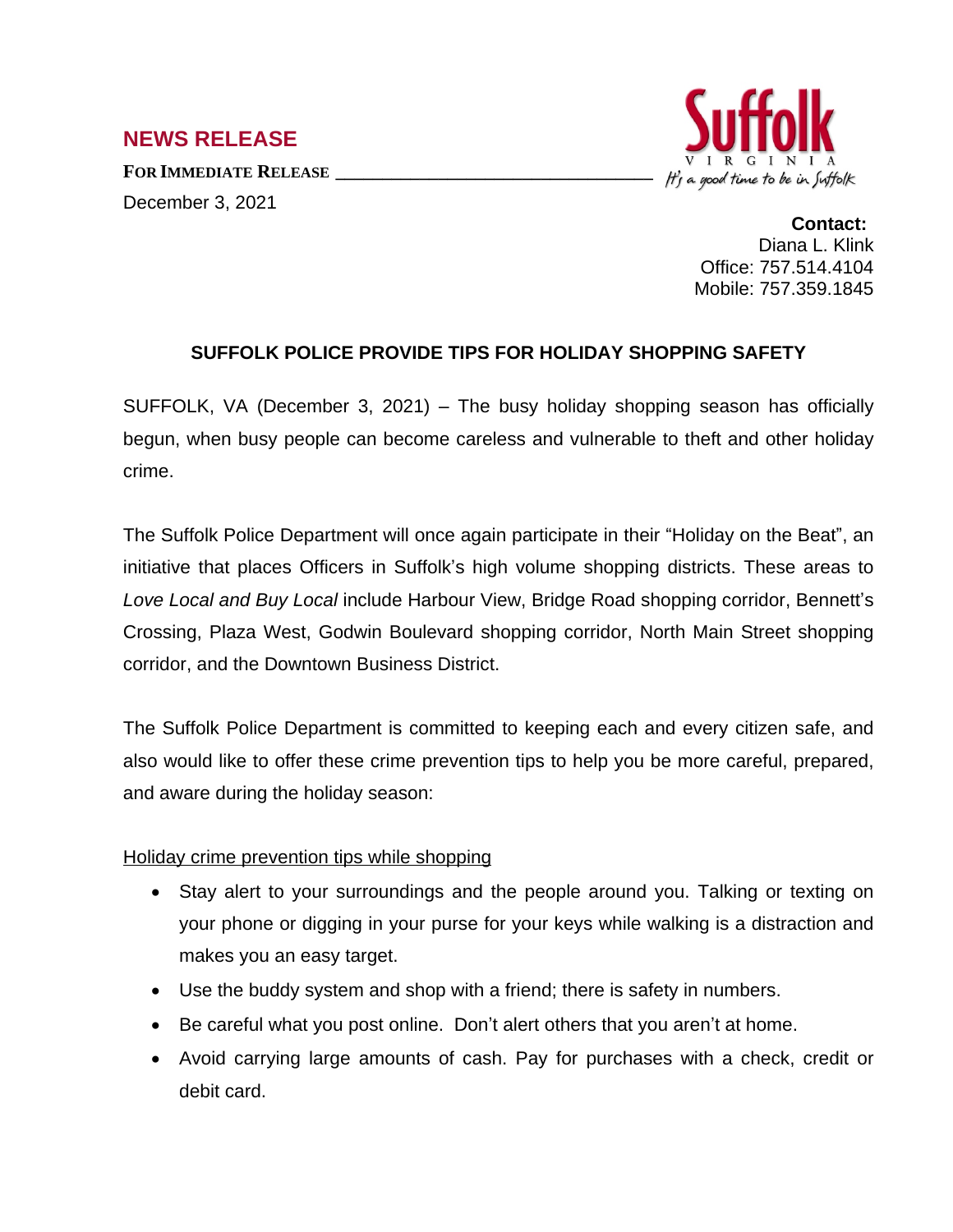- If possible, carry only your driver's license, personal checks, or necessary credit or debit cards.
- Keep a record of all of your credit card numbers in a safe place at home, and if you discover that a credit card is missing, notify the credit card company as soon as possible. Don't assume that you misplaced it and will find it later.
- If you must carry a purse, do not wrap the straps around your arms or shoulders, or carry a clutch purse tightly under your arm. Consider bringing a security travel pouch instead.
- Do not carry a wallet in a back pocket. It should be placed in a front pocket of your pants for safety.
- Be alert that crooks look for the "high dollar" shopping bags with your purchases. When possible, slip bags/purchases in a plain, nondescript bag.
- Watch purchases while eating in mall food courts; bags can easily be switched or taken.
- Educate your children about what to do if they are lost as well as "Stranger Danger".
- Don't overburden yourself with too many packages. Consolidate where possible, or use store's package pick-up.
- Have your car keys ready in hand before leaving the store. Check the back seat and around the car before getting in. Get in your car, lock your doors, and leave. Don't start texting or talking on the phone.
- If you do return to your vehicle to unload purchases, place them in the trunk of the vehicle, not on the seat where they're visible and a target for thieves.
- Be just as vigilant about your surroundings during the daylight hours. A crime can occur at any time. Try not to shop until the store closes. Remember, fewer people are present at this time

## Holiday crime prevention tips for parking lots

- Shop early and leave early to avoid evening darkness.
- Park in a high visibility area, keep track of where you're parked (snap a photo of a marker/signage on your cell phone for reference), and check for lighting in case you leave during hours of darkness.
- If at all possible, try not to park next to a vehicle with dark, tinted windows.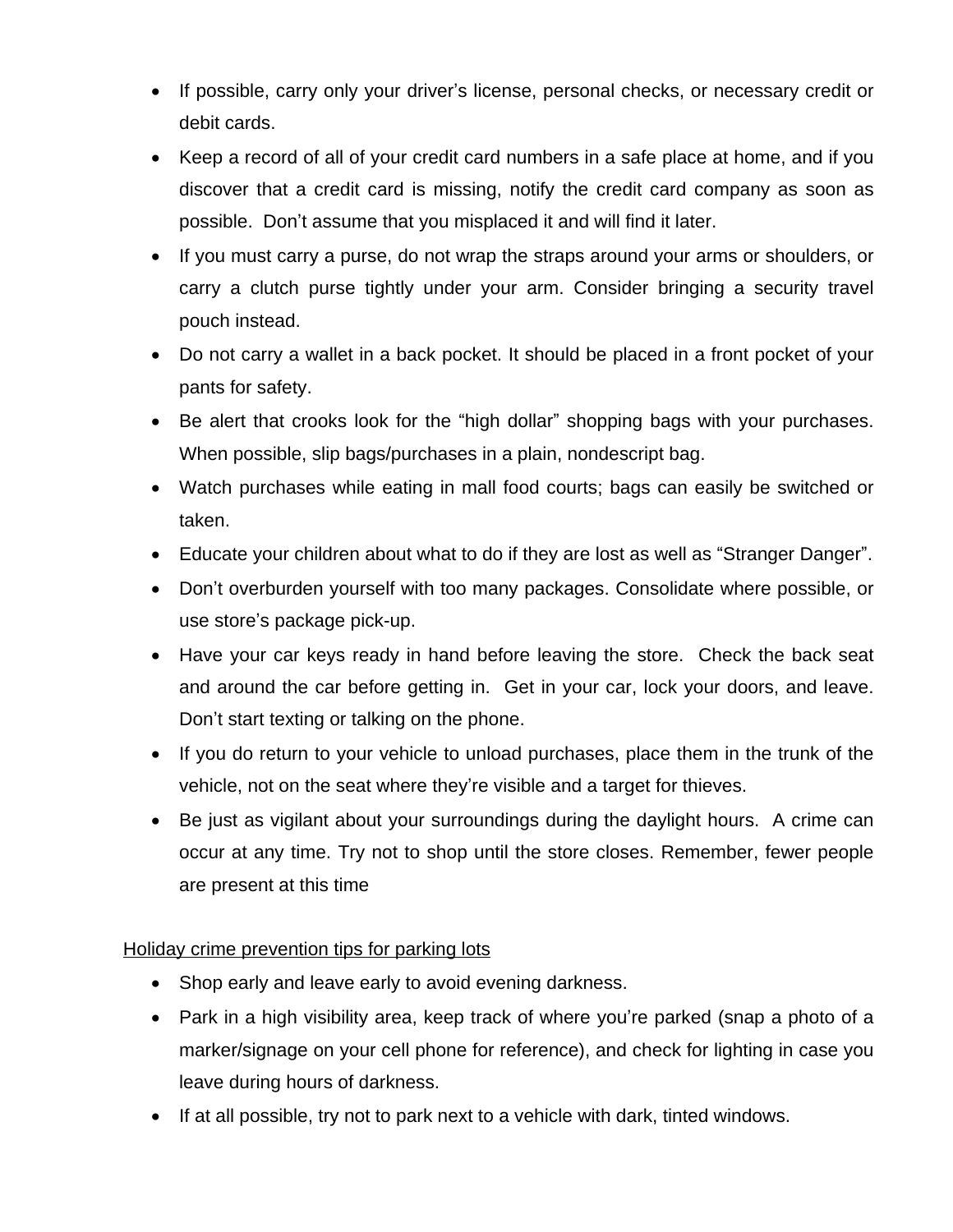- Prior to arriving at the shopping center, lock all your valuables in the trunk of your vehicle.
- Leave the store with others, not alone.
- Ask security to escort you to your vehicle if you feel uncomfortable.
- Walk briskly, confidently, and directly through the parking lot. Be cautious of people handing out fliers or asking questions in the parking area.
- Watch for people who may be following you. This can occur inside as well as outside. If you suspect someone following you, report it to security immediately.

## Holiday Safety Tips Utilizing Popular Online Sites

- When shopping online, make sure you are dealing with a reputable online store. On checkout, before entering your payment information, make sure the page is encrypted and secure. Keep your antivirus, anti-phishing software up to date. Check the return policy before placing your order.
- Remember, if it sounds too good to be true, it usually is. Save all receipts. Print and save all confirmations from your online purchases. Start a file folder to keep all receipts together and to help you verify credit card or bank statements as they come in.
- A large number of citizens are utilizing online sites, such as Facebook Marketplace, Craigslist, and OfferUp to buy and sell things quickly and economically.
- Nationally, there has been an increase in robberies and assaults on citizens utilizing these sites to buy and sell items. Many times these robberies occur during the meetings of the buyers and the sellers of these items.
- The Suffolk Police Department has established two safe meeting zone locations, including Suffolk Police Headquarters, 111 Henley Place. The Suffolk Police Headquarters lobby is open 24-hours a day and is equipped with video surveillance cameras. The other safe meeting place location is at the Sector II Police Precinct, parking lot, 3903 Bridge Road in Northern Suffolk. The parking lot is well-lit and is also equipped with video surveillance cameras.

### Holiday crime prevention tips at home